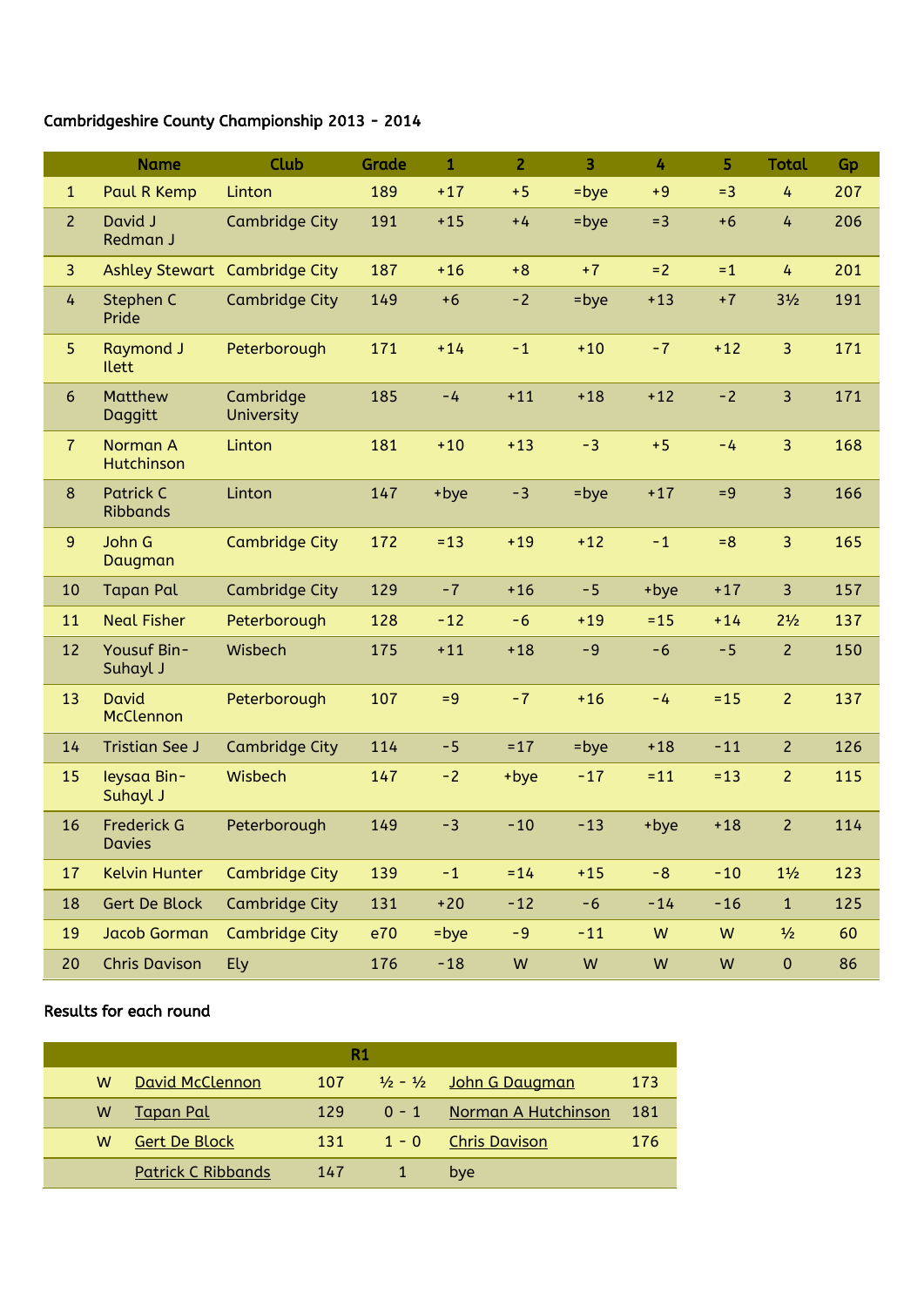| W              | <b>Kelvin Hunter</b>      | 139            | $0 - 1$                     | Paul R Kemp               | 189 |  |  |  |
|----------------|---------------------------|----------------|-----------------------------|---------------------------|-----|--|--|--|
| W              | Raymond J Ilett           | 171            | $1 - 0$                     | <b>Tristian See</b>       | 114 |  |  |  |
| W              | <b>Yousuf Bin-Suhayl</b>  | 175            | $1 - 0$                     | <b>Neal Fisher</b>        | 128 |  |  |  |
| W              | David J Redman            | 191            | $1 - 0$                     | leysaa Bin-Suhayl         | 147 |  |  |  |
| W              | <b>Ashley Stewart</b>     | 187            | $1 - 0$                     | <b>Frederick G Davies</b> | 149 |  |  |  |
| W              | <b>Matthew Daggitt</b>    | 185            | $0 - 1$                     | <b>Stephen C Pride</b>    | 149 |  |  |  |
|                | Jacob Gorman              | e70            | $\frac{1}{2}$               | bye                       |     |  |  |  |
| R <sub>2</sub> |                           |                |                             |                           |     |  |  |  |
|                | leysaa Bin-Suhayl         | 147            | $\mathbf{1}$                | bye                       |     |  |  |  |
| W              | <b>Frederick G Davies</b> | 149            | $0 - 1$                     | <b>Tapan Pal</b>          | 129 |  |  |  |
| W              | <b>Gert De Block</b>      | 131            | $0 - 1$                     | <b>Yousuf Bin-Suhayl</b>  | 175 |  |  |  |
| W              | <b>Patrick C Ribbands</b> | 147            | $0 - 1$                     | <b>Ashley Stewart</b>     | 187 |  |  |  |
| W              | <b>Stephen C Pride</b>    | 149            | $0 - 1$                     | David J Redman            | 191 |  |  |  |
| W              | John G Daugman            | 173            | $1 - 0$                     | <b>Jacob Gorman</b>       | e70 |  |  |  |
| W              | Norman A Hutchinson       | 181            | $1 - 0$                     | David McClennon           | 107 |  |  |  |
| W              | Paul R Kemp               | 189            | $1 - 0$                     | Raymond J Ilett           | 171 |  |  |  |
| W              | <b>Neal Fisher</b>        | 128            | $0 - 1$                     | <b>Matthew Daggitt</b>    | 185 |  |  |  |
| W              | <b>Tristian See</b>       | 114            | $\frac{1}{2} - \frac{1}{2}$ | <b>Kelvin Hunter</b>      | 139 |  |  |  |
| R <sub>3</sub> |                           |                |                             |                           |     |  |  |  |
|                |                           |                |                             |                           |     |  |  |  |
| W              | leysaa Bin-Suhayl         | 147            | $0 - 1$                     | <b>Kelvin Hunter</b>      | 139 |  |  |  |
|                | <b>Patrick C Ribbands</b> | 147            | $\frac{1}{2}$               | bye                       |     |  |  |  |
|                | <b>Stephen C Pride</b>    | 149            | $\frac{1}{2}$               | bye                       |     |  |  |  |
| W              | Raymond J Ilett           | 171            | $1 - 0$                     | <b>Tapan Pal</b>          | 129 |  |  |  |
| W              | Yousuf Bin-Suhayl         | 175            | $0 - 1$                     | John G Daugman            | 173 |  |  |  |
|                | David J Redman            | 191            | $\frac{1}{2}$               | bye                       |     |  |  |  |
| W              | <b>Ashley Stewart</b>     | 187            | $1 - 0$                     | Norman A Hutchinson       | 181 |  |  |  |
|                | Paul R Kemp               | 189            | $\frac{1}{2}$               | bye                       |     |  |  |  |
| W              | <b>Matthew Daggitt</b>    | 185            | $1 - 0$                     | <b>Gert De Block</b>      | 131 |  |  |  |
| W              | David McClennon           | 107            | $1 - 0$                     | <b>Frederick G Davies</b> | 149 |  |  |  |
|                | <b>Tristian See</b>       | 114            | $\frac{1}{2}$               | bye                       |     |  |  |  |
| W              | Jacob Gorman              | e70            | $0 - 1$                     | <b>Neal Fisher</b>        | 128 |  |  |  |
|                |                           | R <sub>4</sub> |                             |                           |     |  |  |  |
| W              | <b>Gert De Block</b>      | 131            | $0 - 1$                     | <b>Tristian See</b>       | 114 |  |  |  |
| W              | <b>Kelvin Hunter</b>      | 139            | $0 - 1$                     | <b>Patrick C Ribbands</b> | 147 |  |  |  |
| W              | John G Daugman            | 173            | $0 - 1$                     | Paul R Kemp               | 189 |  |  |  |